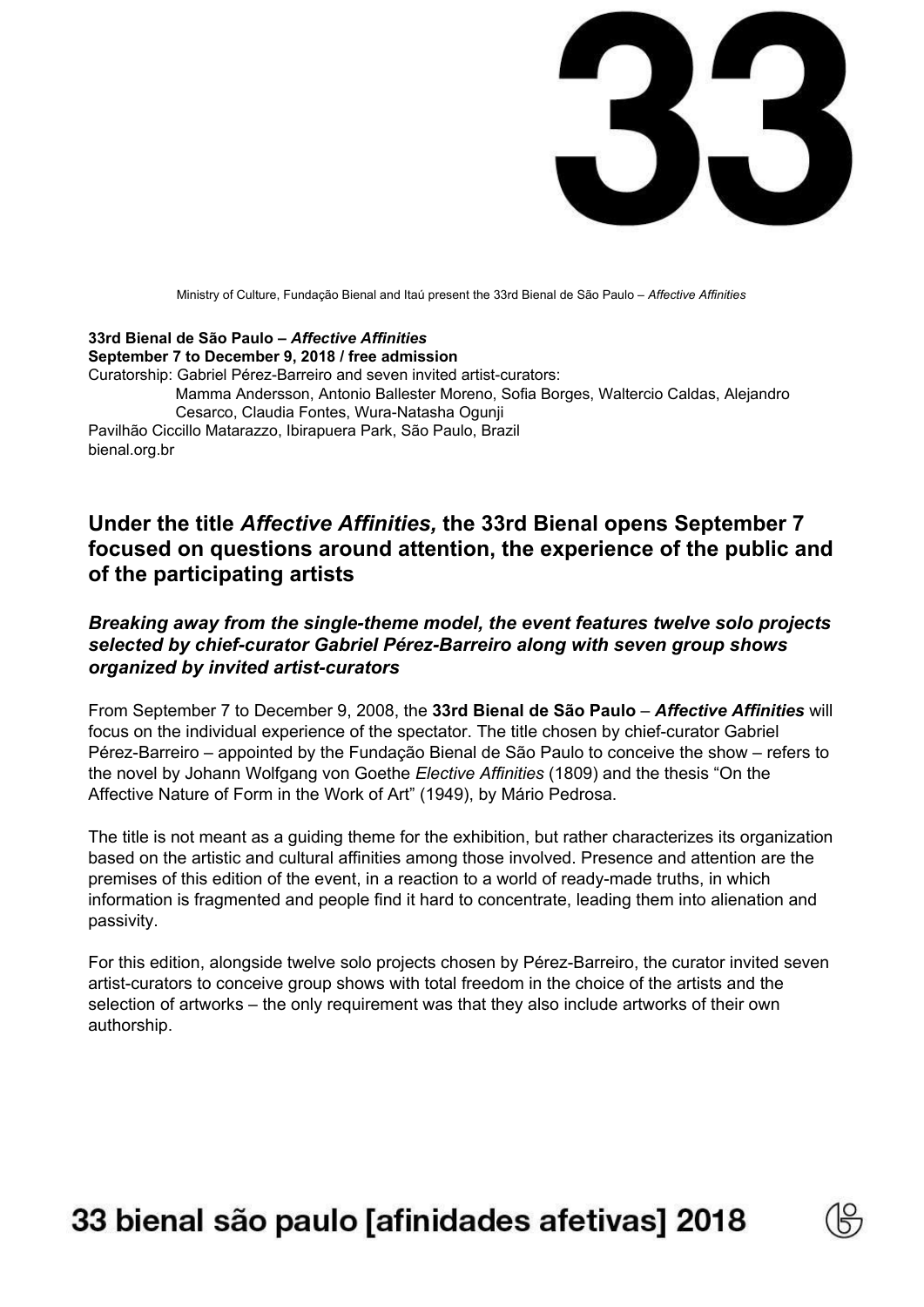

#### **Curatorial propositions conceived by the artist-curators**

(Further information about the participating artists is in the attached list of artists)

## **Alejandro Cesarco |** *Aos nossos pais* **[To Our Parents]**

**Participating artists**: Alejandro Cesarco / Andrea Büttner / Cameron Rowland / Sturtevant / Henrik Olesen / Jennifer Packer / John Miller (including an artwork in collaboration with Richard Hoeck) / Louise Lawler / Matt Mullican / Oliver Laric / Peter Dreher / Sara Cwynar

Based on his interest in questions such as repetition, narrative and translation, Alejandro Cesarco (Uruguay/EUA, 1975) presents *Aos nossos pais*, which "proposes questionings into how the past (history) simultaneously makes possible and frustrates potentials and how it can be rewritten by the artist's work, a generator of differences on the basis of repetitions," he explains. Besides Cesarco, three generations of artists are participating in the show, including Sturtevant (USA, 1924 – France, 2014), Louise Lawler (USA, 1947) and Cameron Rowland (USA, 1988).

## **Antonio Ballester Moreno |** *sentido/comum* **[common/sense]**

**Participating artists:** Andrea Büttner / Antonio Ballester Moreno / Escola de Vallecas (Alberto Sánchez, Benjamín Palencia) / Friedrich Fröbel / José Moreno Cascales / Mark Dion / Matríztica (Humberto Maturana and Ximena Dávila) / Rafael Sánchez-Mateos Paniagua

Antonio Ballester Moreno (Spain, 1977) approaches his curatorship at the 33rd Bienal as a way to contextualize a universe based on the close relationship between biology and culture, with references to the history of abstraction and its interaction with nature, pedagogy and spirituality. The participants include philosopher and pedagogue Friedrich Fröbel (Germany, 1782-1852) and Rafael Sánchez-Mateos Paniagua (Spain, 1979), who also contributed to the educational publication *Convite à atenção* [Invitation to Attention].

# **Claudia Fontes |** *O pássaro lento* **[The Slow Bird]**

**Participating Artists:** Ben Rivers / Claudia Fontes / Daniel Bozhkov / Elba Bairon / Katrín Sigurdardóttir / Pablo Martín Ruiz / Paola Sferco / Roderick Hietbrink / Sebastián Castagna / Žilvinas Landzbergas

Claudia Fontes (Argentina, 1964) bases her exhibition titled *O pássaro lento* [The Slow Bird] on a fictional book of the same name, whose content is unknown. Fontes and the invited artists present artworks that activate the approximations between visual arts, literature and translation through experiences that propose an expanded temporality. All of the participants, with the exception of Roderick Hietbrink, have produced artworks especially for the show.

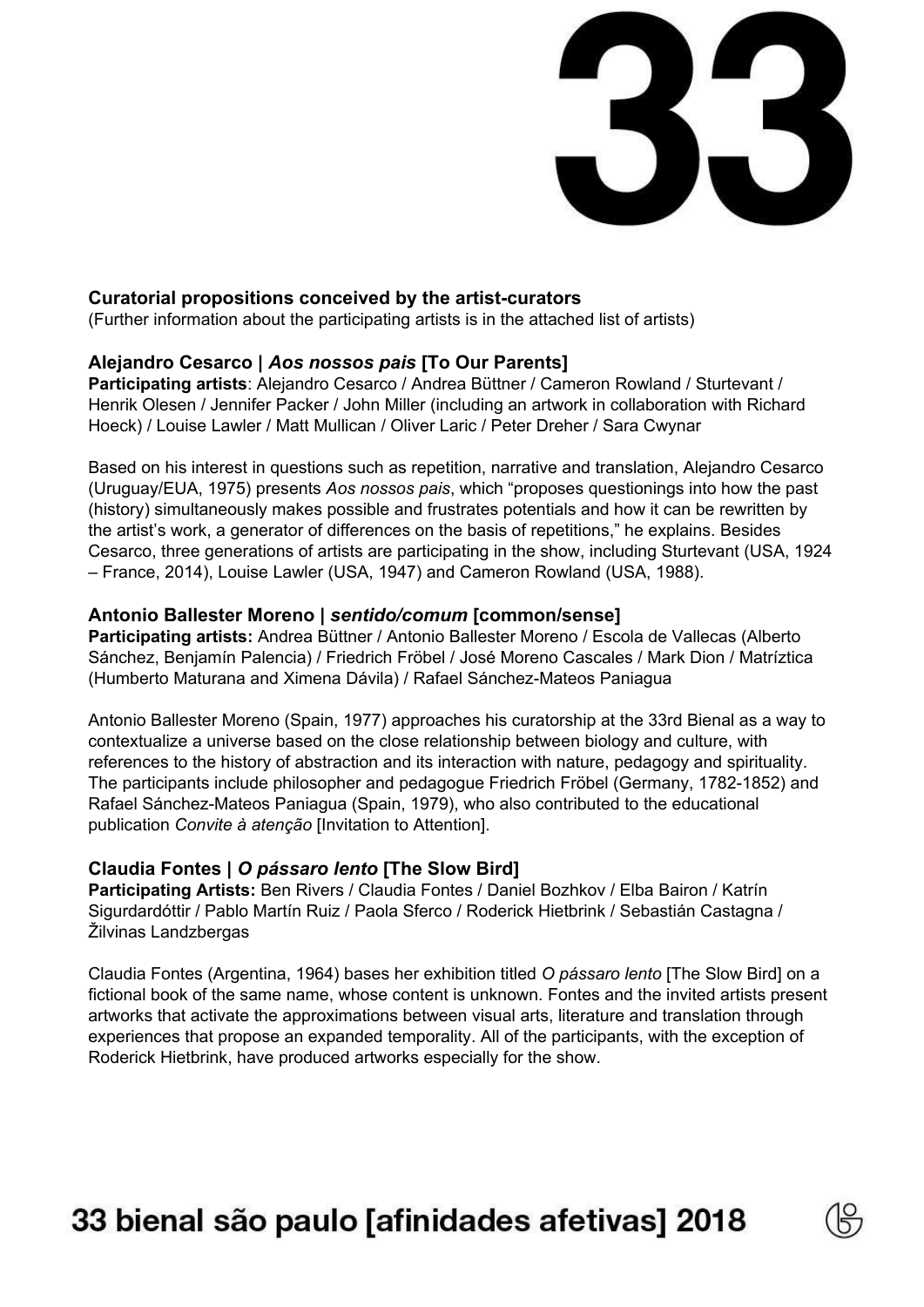

# **Mamma Andersson |** *Stargazer II*

**Participating artists:** Åke Hodell / Bruno Knutman / Carl Fredrik Hill / Dick Bengtsson / Ernst Josephson / Gunvor Nelson / Henry Darger / Russian icons / Ladislas Starewitch / Lim-Johan / Mamma Andersson / Miroslav Tichý

For her exhibition, *Stargazer II,* Mamma Andersson (Sweden, 1962) has gathered a group of artists who have inspired her production as a painter. "I am interested in artists who work with melancholy and introspection as a way of life and form of survival," states Andersson. Her selection includes Henry Darger (USA, 1892-1973) and Dick Bengtsson (Sweden, 19361989); and contemporary artists such as filmmaker Gunvor Nelson (Sweden, 1931) and Åke Hodell (Sweden, 1919-2000), among others.

# **Sofia Borges |** *A infinita história das coisas ou o fim da tragédia do um* **[The Infinite Story of Things or the End of the Tragedy of One]**

**Participating artists\*:** Adelina Gomes / Ana Prata / Antonio Malta Campos / Arthur Amora / Bruno Dunley / Carlos Ibraim / Carlos Pertuis / Coletivo Summit (Alessandra Meili, Rebecca Sharp e Sofia Borges) / Isaac Liberato / Jennifer Tee / José Alberto de Almeida / Lea M. Afonso Resende / Leda Catunda / Martin Gusinde / Rafael Carneiro / Sara Ramo / Sarah Lucas / Serafim Alvares / Sofia Borges / Sônia Catarina Agostinho Nascimento / Tal Isaac Hadad / Thomas Dupal / Tunga / Vicente

\* A research group conceived by Borges will carry out projects of activation during the Bienal. Some of the above-mentioned artists will participate along with others invited during the run of the exhibition.

Sofia Borges' (Brazil, 1984) curatorship of *A infinita história das coisas ou o fim da tragédia do um* is based on a reading of tragedy to investigate the limits of representation and the impossibility of language as a tool for mediating the real. In her exhibition project, the selection of pre-existing artworks is accompanied by specially commissioned works. One of the particularities of her proposal is its activation by a program of experiences throughout the run of the Bienal, carried out by invited artists who may or may not have artworks permanently installed at the exhibition.

## **Waltercio Caldas |** *Os aparecimentos* **[The Appearances]**

**Participating artists:** Anthony Caro / Antonio Calderara / Antonio Dias / Armando Reverón / Blaise Cendrars / Bruce Nauman / Cabelo / Friedrich Vordemberge-Gildewart / Gego / Jorge Oteiza / José Resende / Miguel Rio Branco / Milton Dacosta / Oswaldo Goeldi / Richard Hamilton / Sergio Camargo / Tunga / Vicente do Rego Monteiro / Victor Hugo / Waltercio Caldas

Waltercio Caldas (Brazil, 1946) has designed a space in which artworks by artists from various periods are confronted with works of his own authorship. "Since an artist's production deals with

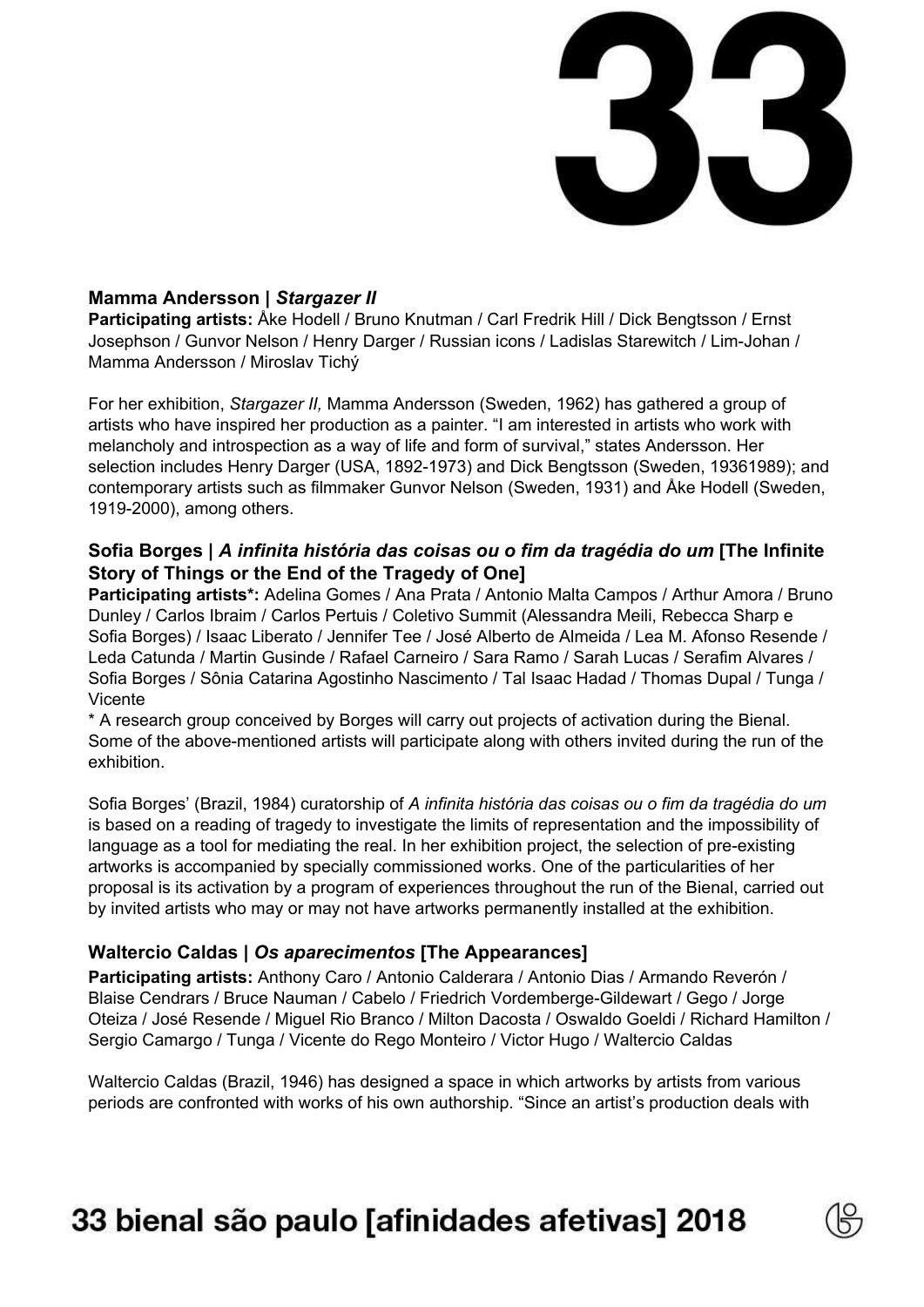

countless questions that vary over time, I chose artworks that deviate from what is most known about each of them and from our outstanding for their value and specificity." The artist's challenging view of his own work and often unusual confrontations – as between works by Victor Hugo (France, 1802-1885), Jorge Oteiza (Spain, 1908-2003) and Vicente do Rego Monteiro (Brazil, 1899-1970) — open new possibilities of reading.

## **Wura-Natasha Ogunji |** *sempre, nunca* **[always, never]**

Participating artists: Lhola Amira / Mame-Diarra Niang / Nicole Vlado / ruby onyinyechi amanze / Wura Natasha-Ogunji / Youmna Chlala

For her exhibition project, composed exclusively of especially commissioned artworks, Wura-Natasha Ogunji (USA/Nigeria, 1970) invited five artists from different backgrounds and nationalities to create, like her, new artworks in a collaborative and horizontal curatorial process. "Their creative investigations range from the intimate (body, memory, gesture) to the epic (history, country, cosmos)," Ogunji explains. In *sempre/nunca*, the six artists are presenting new artworks that explore space and place in relation to the body, to history and to architecture. "Developed in a dialogue among artists, their individual projects and practices intercross ideas and questions about courage, freedom and experimentation, key aspects of the artistic process," she adds.

## **Twelve individual projects selected by Gabriel Pérez-Barreiro**

Among the twelve individual projects chosen by the curator, three of them are **posthumous homages to Aníbal López** (1964-2014, Guatemala), **Feliciano Centurión** (Paraguay, 1962 – Argentina, 1996), and **Lucia Nogueira** (Brazil, 1950 – United Kingdom, 1998). "I wanted artists who were historical, but at the same time not established. Bringing them to the Bienal is a way of rescuing them from their disappearance in the history of art and to show them to the new generations," says Pérez-Barreiro. For the curator, the realization of these exhibitions also signifies a substantial contribution by the Fundação Bienal in the research, cataloging and recovery of these artists.

**Aníbal López**, also known as A-1 53167, his ID number, was one of the pioneers of performance art in his country. His work, which includes video, performance, live act and urban interventions, among other forms of expression, has a strong political character and is concerned with questions of disputes about national borders, indigenous cultures, military abuses and even the art market. The show dedicated to him features video and photographic records of ephemeral actions carried out as a form of protest to the objectification and fetishization of art.

The queer universe is delicately approached by **Feliciano Centurión**, who left his birth country, Paraguay, to live in Argentina, where he became a leading figure of the so-called Rojas generation

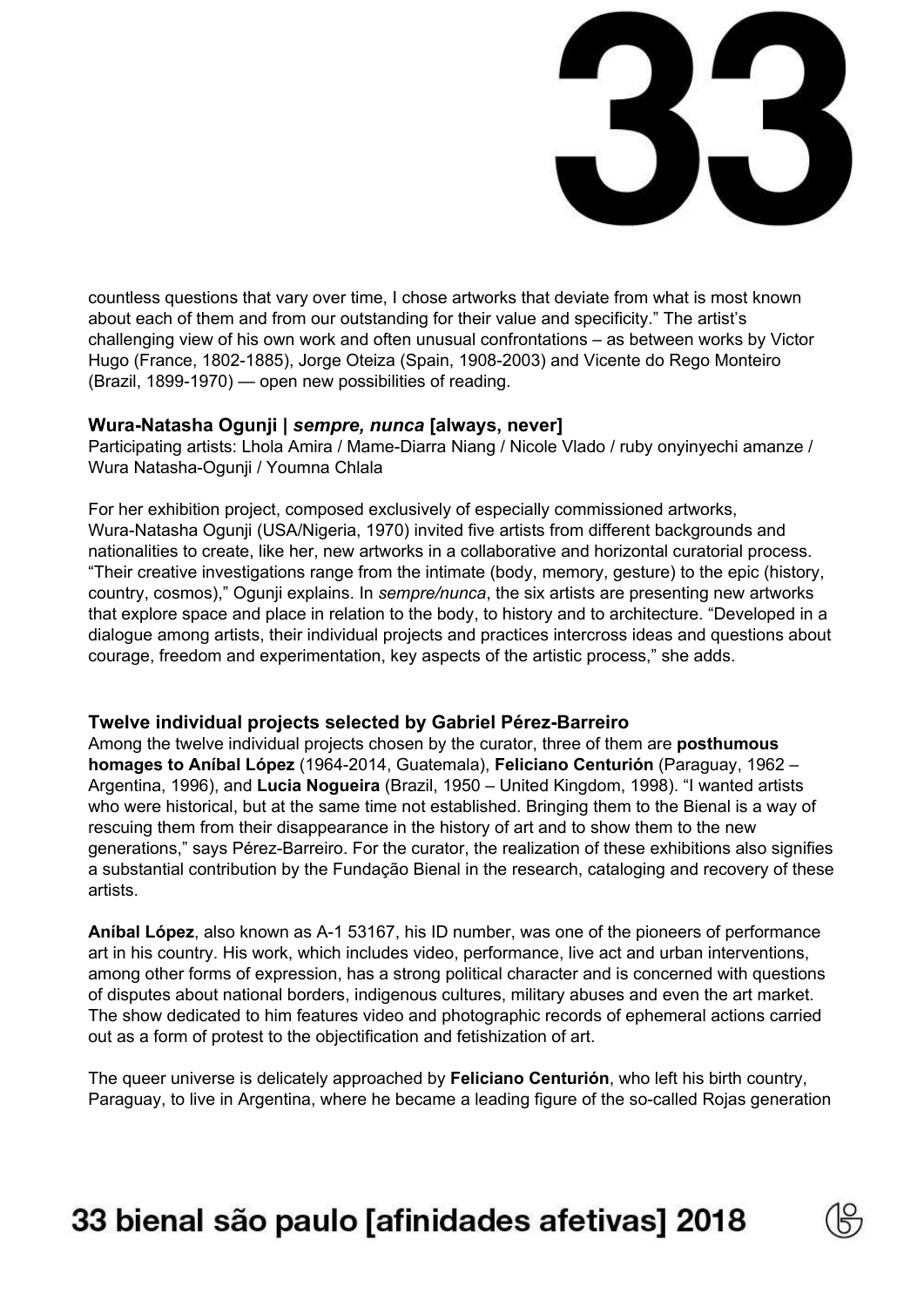

(the first artists to show at the gallery of the Centro Cultural Rector Ricardo Rojas, of the Universidad de Buenos Aires) until succumbing to HIV-related complications, at the age of 34. Born to a family of female embroiderers, the artist appropriated artisanal practices as a language to express elements of his personal history.

Still little-known in Brazil, Goias State artist **Lucia Nogueira** developed an internationally recognized career and is an essential figure for understanding the British art of her time. Her sculptures and installations, the focus of the solo show devoted to her at the 33rd Bienal, subvert the utilitarianism of objects with subtle humor, both through the unusual association between elements as well as the wordplay constantly present in her titles, creating an atmosphere of strangeness and poetry.

Individual projects by another nine artists, eight of whom are presenting especially commissioned works, complete Pérez-Barreiro's selection. Of the group, **the only one showing a historical body of work is Siron Franco** (Brazil, 1950), with a series of paintings *Césio/Rua 57.* In this series, Franco eternalizes the sense of horror and isolation caused by the radioactive accident that took place in 1987 in the Bairro Popular district, in his hometown, Goiânia, with the element Cesium 137.

The **eight artists with specially commissioned projects** have in common the development of artworks that do not fit within a thematic structure. "They are complex researches that operate individually and do not need an additional context for the spectator to relate with the artworks," explains Pérez-Barreiro.

From Buenos Aires, the artist **Alejandro Corujeira** (Argentina, 1961) possesses a light and fluid formal conception, which seems to want to capture the movement of nature. He will have sculptures and paintings featured in the show. **Denise Milan** (Brazil, 1954) has created sculptures and installations with large stones and crystals. At the 33rd Bienal, the artist will show for the first time a large installation based on these elements.

Daily life serves as inspiration for the artworks by **Maria Laet** (Brazil, 1982), who will show a new video at the 33rd Bienal, and by **Vânia Mignone** (Brazil, 1967), who will present new paintings that resonate with the lyricism of Brazilian popular music. **Nelson Felix** (Brazil, 1954) will show a new work composed of three moments. The first two (absent in the exhibition space of the Bienal) are a physical action on the American continent that catalyzes the project and a subsequent piece that synthesizes the work as a whole, situated in a public space in the city of São Paulo. The third moment, shown in the Bienal Pavilion, consists of a series of sculptures conceived by the artist almost as a soundtrack for the entire project.

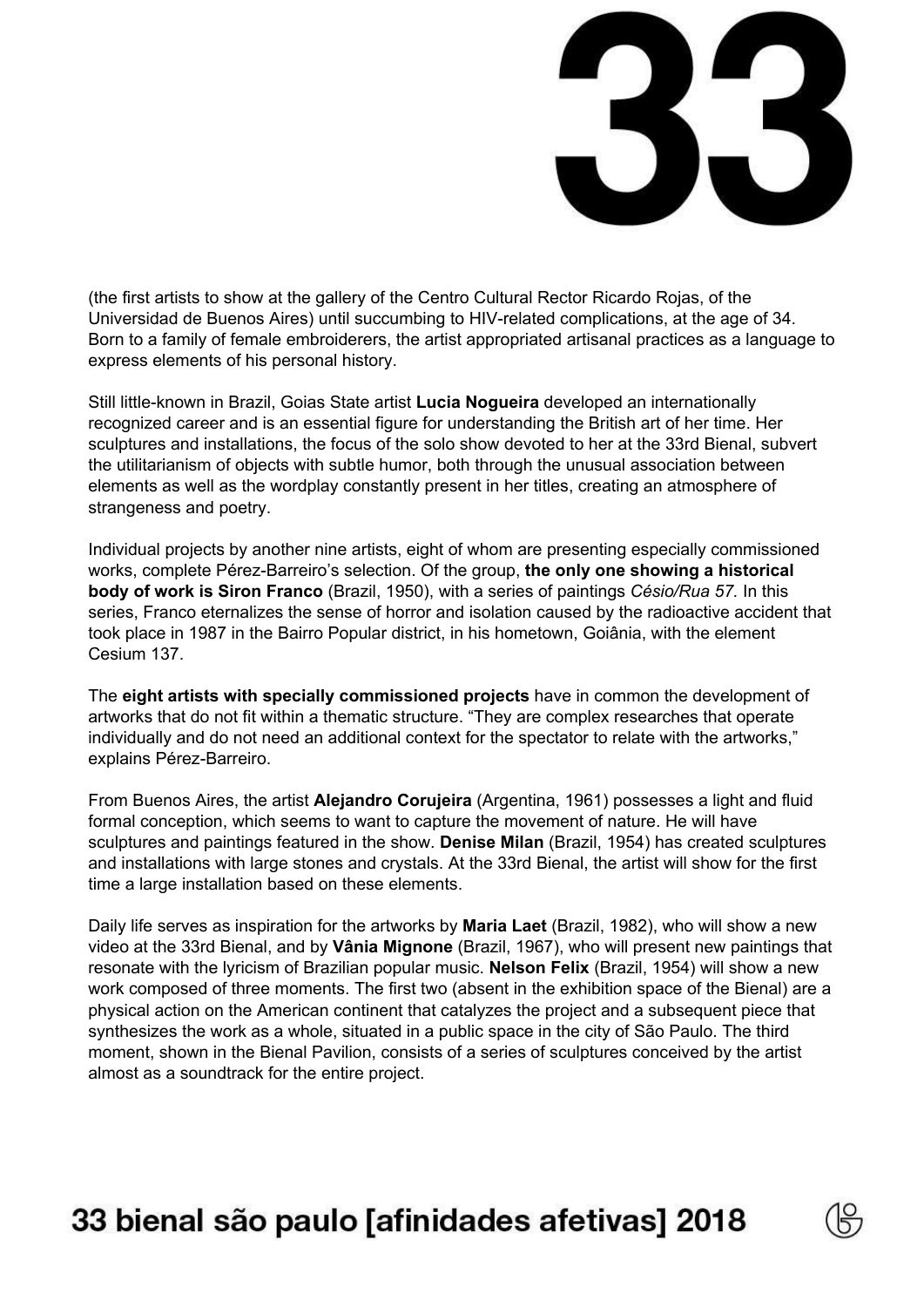

The researches by **Bruno Moreschi** (Brazil, 1982) and **Luiza Crosman** (Brazil, 1987) are related with the tradition of institutional criticism and are expressed in nontraditional artistic supports. "With these artists we have, within the exhibition, a critical viewpoint about how art operates, is shown and justified," Pérez-Barreiro states. With this project, **Moreschi** proposes an invitation to think about the Bienal in a nontraditional way through an archive of unofficial experiments, consisting of a series of documents resulting from actions unleashed by him. For her part, **Crosman** acts on practices that are constitutive of the Bienal, which, in her view, do not need to be immutable. Collaborations with Zazie Edições, Pedro Moraes and Negalê Jones appear not only as a means of connecting various people in a project, but as a means of maximizing their effects, thus dealing with the concept of scale.

Based on a personal and poetic approach that combines a critical approach to institutions with poetic and narrative concerns, **Tamar Guimarães** (Brazil, 1967) will present a new video based on a reading of *Memórias póstumas de Brás Cubas,* a seminal text by Brazilian author Machado de Assis, made in collaboration with professional and nonprofessional actors and adapted to the institutional context and history of the Fundação Bienal.

#### **Public programs**

A program of meetings, lectures, performances and activations of artworks will take place in the spaces of the 33rd Bienal on a weekly schedule. For further information: [33.bienal.org.br/agenda](http://33.bienal.org.br/agenda)

- On Thursdays, the program *Des/re/organizações afetivas* [Affective De/re/organizations], organized by consultant Marília Loureiro, based on curatorial investigations, will hold meetings with institutions, groups and initiatives that have implemented significant changes in their normal operating systems.
- In November, the seminar *Practices of Attention,* conceived by Stephanie Hessler and D. Graham Burnett, will consist of talks, workshops and performances around one of the central themes of the 33rd Bienal.
- Additionally, the artists Wura-Natasha Ogunji, Nicole Vlado, Lhola Amira, Tal Isaac Hadad and Luiza Crosman will conduct performances and activations of their artworks through events scattered in the space, and the artists Bruno Moreschi and Rafael Sánchez-Mateos Paniágua will conduct activations on online platforms.

#### **Poster and educational publication**

To conceive the poster for this edition, Raul Loureiro used the reproduction of the artwork *Formas expressivas* (1932), by Hans (Jean) Arp, a painting with wooden reliefs, accompanied by typographic elements.

The 33rd Bienal is also presenting its educational publication, produced by the Fundação Bienal team with the consulting of Lilian L'Abbate Kelian and Helena Freire Weffort. Under the title

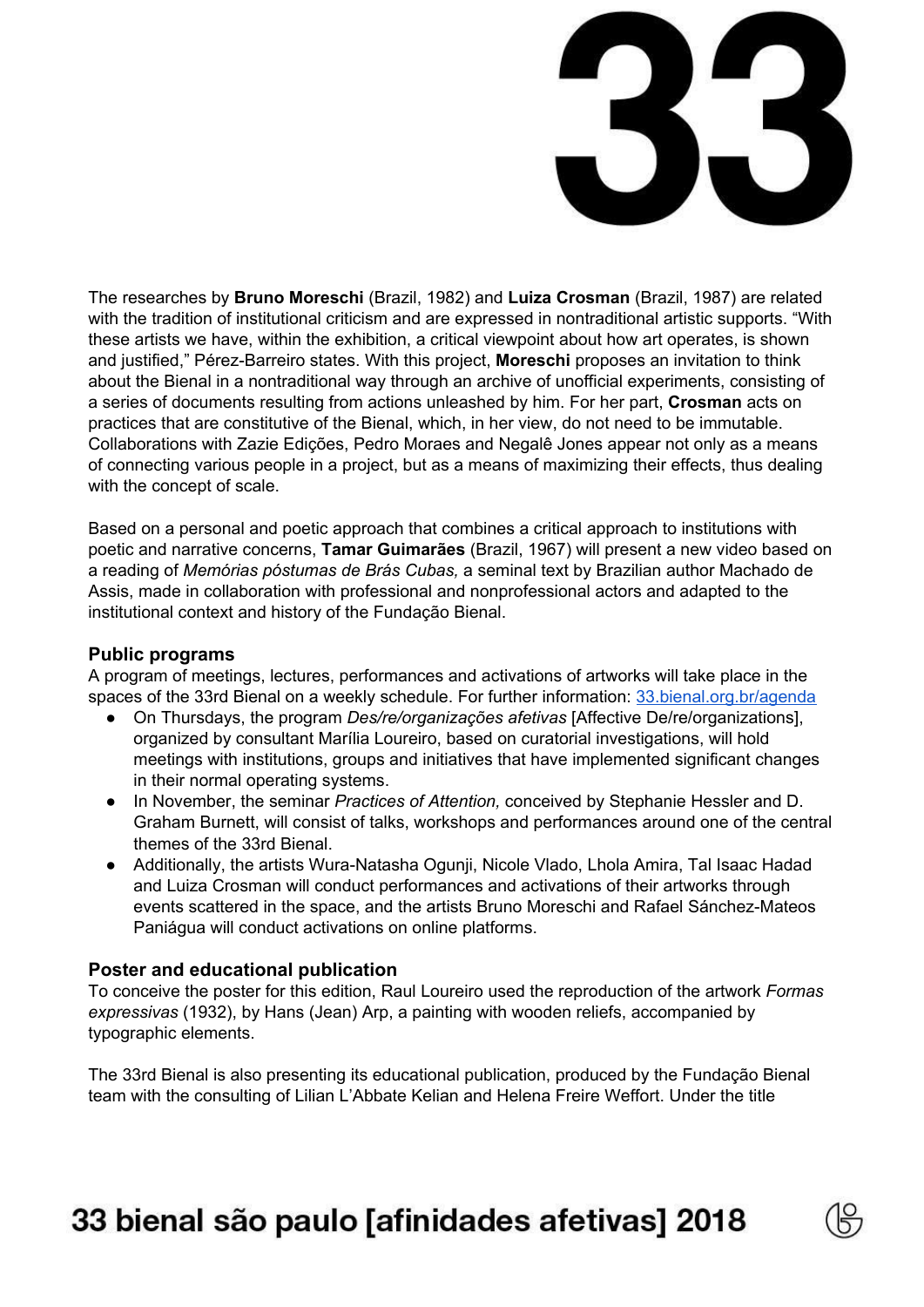

*Convite à atenção* [Invitation to Attention], this material proposes a variety of activities, which can be carried out individually or in groups, and inviting the reader to experience the art. The piece, which features new collages made by artist-curator Antonio Ballester Moreno, proposes a set of experiences whose use is not restricted to the 33rd Bienal, but can be applied to a wide range of artworks and contexts. The printed version will be given to the students who visit the show, but the general public can access its online version, available at the site [bienal.org.br](http://www.bienal.org.br/) and at the 33rd edition's app.

Before and throughout the Bienal, the educational program promotes a series of meetings among the workers of Ibirapuera Park interested in participating in the dynamics proposed in the educational material. With this initiative, the Fundação Bienal seeks to enlarge its public outreach and strengthen its relationships with its surroundings.

## **Digital platforms – the mobile app Spotify**

In 2018, the Bienal is increasing its insertion in digital platforms:

- The traditional side [bienal.org.br](http://www.bienal.org.br/) is being redirected to the hotsite of the 33rd edition.
- The audio guide [audio33.bienal.org.br](http://audio33.bienal.org.br/) offers about 50 tracks in which the artists of the 33rd Bienal use sound and narratives as an extension of their practices. The transcriptions and translations of the audio content is available under the players.
- The Spotify streaming platform entered into a partnership with the institution and is making the content of the audio guide available as a podcast, to be accessed by the visitors' cell phones. Moreover, playlists of musical selections made by the participating artists can be listened to on the platform.
- On the webapp [app33.bienal.org.br,](http://app33.bienal.org.br/) the user will find the contents of the exhibition, as well as a digital and playable version of the educational publication *Convite à atenção* [Invitation to Attention] (which proposes four stages of attention exercises) and of activities especially developed for this format.

## **Exhibition design**

The exhibition design of the 33rd Bienal, conceived by Alvaro Razuk, foresees the creation of areas for resting and reflection among the different exhibition proposals, in keeping with Pérez-Barreiro's proposal for the creation of spaces that encourage the visitor to slow down, observe and share experiences.

## **Publications**

The editorial project of the 33rd Bienal serves as a platform that expands the activity of the artists in the show, as it allows them to explore the format of the artist's book as a complement to the exhibition. The catalog of the 33rd Bienal features a set of 19 publications in the format of brochures and posters, developed in collaboration with the Fundação Bienal team and publishing

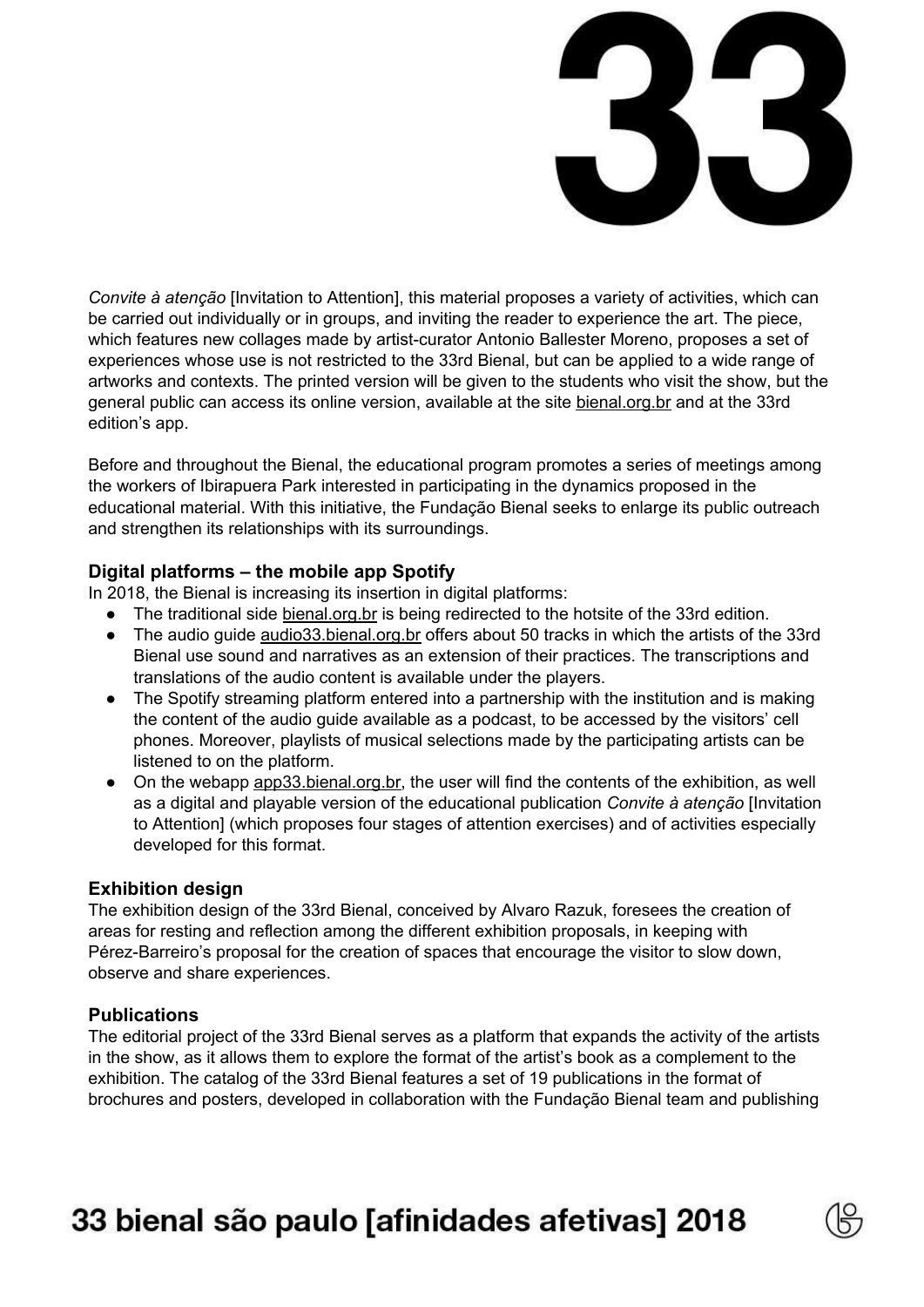

consultant Fabiana Werneck.

Scheduled for release and circulation at the end of September, a complementary publication presents photographic records of the exhibition, a visual essay by photographer Mauro Restiffe, texts and interviews. In the piece, the artist-curators comment on the development of their selections for the publication and how their own works respond to the proposal.

#### **Artist residencies**

Through its partnership with the FAAP Artist Residence Program, a program first deployed at the 27th Bienal (2006) and renewed with each edition, five artists 33rd Bienal were in residence in São Paulo to develop their projects in the show: Lhola Amira (South Africa, 1984), Luiza Crosman (Brazil, 1987), Mame-Diarra Niang (France, 1982), Tal Isaac Hadad (France, 1976) and Tamar Guimarães (Brazil, 1967).

#### **Preview for the press:** September 4, 2018 **Preview for the press, professionals and invited guests:** September 5 and 6, 2018

**Releases and images for download:** [bienal.org.br/press33](http://www.bienal.org.br/press33)

## **The Fundação behind the 33rd Bienal**

The proposal presented by Gabriel Pérez-Barreiro and selected by Fundação Bienal for the 33rd edition of the show finds resonance not only in the institution's vocation but also in its challenge to remain contemporary since the 1960s and still innovative in the 21st century. By questioning established models and rethinking the way large-scale art exhibitions are made, the project is a close fit with the daily activity of the Fundação Bienal, which consists in always looking at the new without losing sight of its nearly six decades of history.

The Fundação Bienal de São Paulo was founded in 1962 by Francisco Matarazzo Sobrinho to conceive and produce the second oldest art biennial in the world, whose first edition took place in 1951. Without political or religious links, it is a private not-for-profit institution whose mission is to stimulate interest in artistic creation and to democratize access to culture. Its building, the Ciccillo Matarazzo Pavilion, better known as the Bienal Pavilion – belongs to the São Paulo Municipal Government. Due to the excellence of the Fundação Bienal in its contributions to culture and education, the city has granted it the right to manage and maintain the pavilion. In 2018, this concession was extended for another 40 years.

The institution also maintains the historical archive with more than one million documents whose content qualifies it as one of the most important collections on the history of modern and contemporary art in Latin America. It moreover carries out a consistent education program that